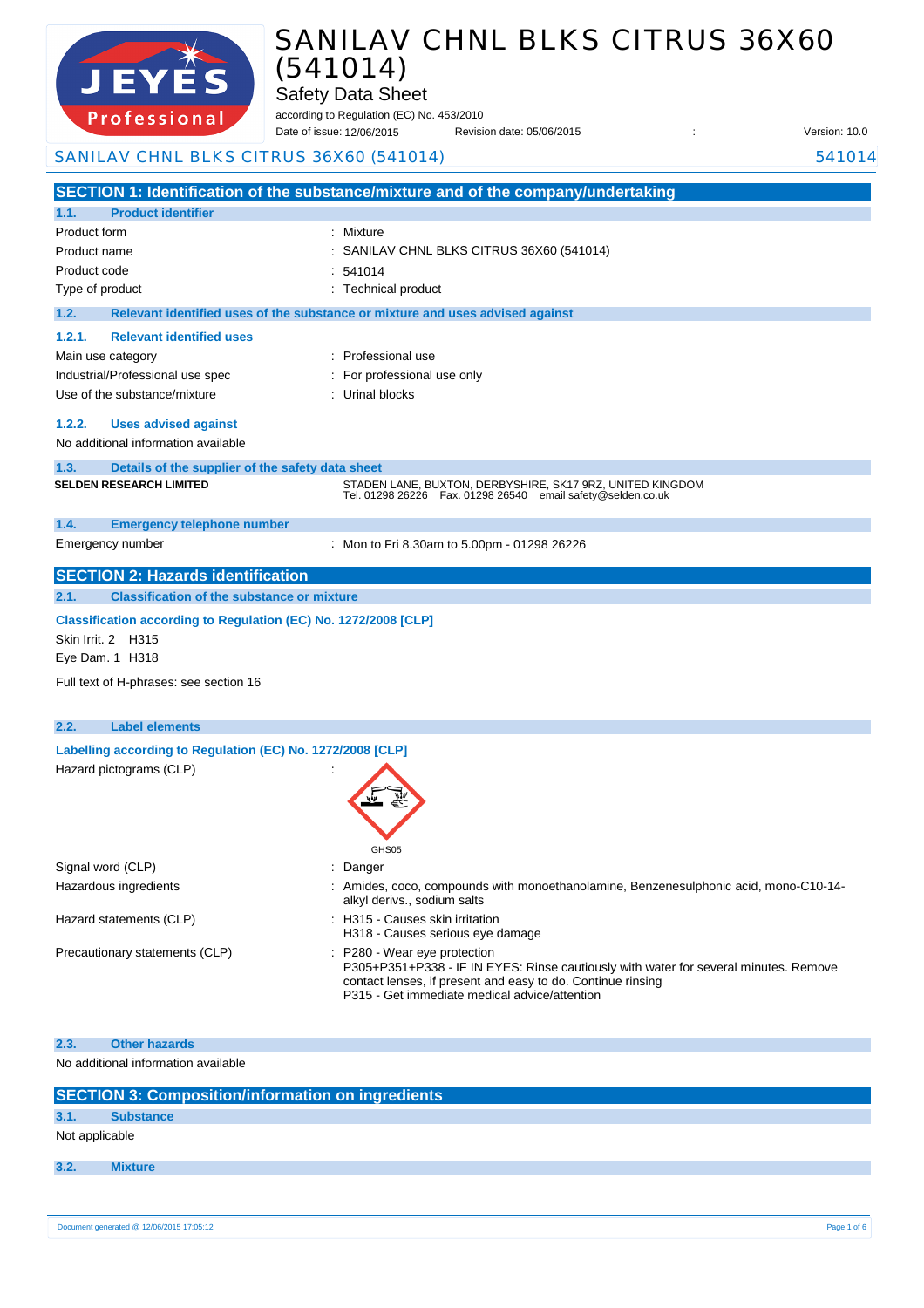### Safety Data Sheet

according to Regulation (EC) No. 453/2010

| <b>Name</b>                                                        | <b>Product identifier</b>                | $\frac{9}{6}$ | <b>Classification according to</b><br>Directive 67/548/EEC | <b>Classification according to</b><br><b>Regulation (EC) No.</b><br>1272/2008 [CLP] |
|--------------------------------------------------------------------|------------------------------------------|---------------|------------------------------------------------------------|-------------------------------------------------------------------------------------|
| Amides, coco, compounds with<br>monoethanolamine                   | (CAS No) 68140-00-1<br>(EC no) 268-770-2 | $5 - 15$      | Xi: R41                                                    | Not determined                                                                      |
| Benzenesulphonic acid, mono-C10-14-<br>alkyl derivs., sodium salts | (CAS No) 85117-50-6<br>(EC no) 285-600-2 | $5 - 15$      | Xn: R22<br>Xi: R41<br>Xi: R38                              | Acute Tox. 4 (Oral), H302<br>Skin Irrit. 2. H315<br>Eye Dam. 1, H318                |
| CETEARYL ALCOHOL                                                   | (CAS No) 67762-27-0<br>(EC no) 267-008-6 | $1 - 5$       | Not classified                                             | Skin Irrit. 2, H315<br>Eye Irrit. 2, H319                                           |

Full text of R- and H-phrases: see section 16

| <b>SECTION 4: First aid measures</b>                                        |                                                                                                                                                                                               |
|-----------------------------------------------------------------------------|-----------------------------------------------------------------------------------------------------------------------------------------------------------------------------------------------|
| <b>Description of first aid measures</b><br>4.1.                            |                                                                                                                                                                                               |
| First-aid measures general                                                  | : Get medical advice/attention if you feel unwell.                                                                                                                                            |
| First-aid measures after inhalation                                         | Remove person to fresh air and keep comfortable for breathing.                                                                                                                                |
| First-aid measures after skin contact                                       | Wash with plenty of soap and water.                                                                                                                                                           |
| First-aid measures after eye contact                                        | IF IN EYES: Rinse cautiously with water for several minutes. Remove contact lenses, if present<br>and easy to do. Continue rinsing. If eye irritation persists: Get medical advice/attention. |
| First-aid measures after ingestion                                          | : Give nothing or a little water to drink. Get medical advice/attention if you feel unwell.                                                                                                   |
| 4.2.<br>Most important symptoms and effects, both acute and delayed         |                                                                                                                                                                                               |
| Symptoms/injuries after inhalation                                          | : May cause respiratory irritation.                                                                                                                                                           |
| Symptoms/injuries after skin contact                                        | Repeated exposure may cause skin dryness or cracking.                                                                                                                                         |
| Symptoms/injuries after eye contact                                         | : Causes eye irritation.                                                                                                                                                                      |
| Symptoms/injuries after ingestion                                           | : May cause a light irritation of the linings of the mouth, throat, and gastrointestinal tract.                                                                                               |
| 4.3.                                                                        | Indication of any immediate medical attention and special treatment needed                                                                                                                    |
| Treat symptomatically.                                                      |                                                                                                                                                                                               |
| <b>SECTION 5: Firefighting measures</b>                                     |                                                                                                                                                                                               |
| <b>Extinguishing media</b><br>5.1.                                          |                                                                                                                                                                                               |
| Suitable extinguishing media                                                | : Carbon dioxide. Dry powder. Foam.                                                                                                                                                           |
| 5.2.<br>Special hazards arising from the substance or mixture               |                                                                                                                                                                                               |
| No additional information available                                         |                                                                                                                                                                                               |
| <b>Advice for firefighters</b><br>5.3.                                      |                                                                                                                                                                                               |
| No additional information available                                         |                                                                                                                                                                                               |
| <b>SECTION 6: Accidental release measures</b>                               |                                                                                                                                                                                               |
| Personal precautions, protective equipment and emergency procedures<br>6.1. |                                                                                                                                                                                               |
| 6.1.1.<br>For non-emergency personnel                                       |                                                                                                                                                                                               |
| <b>Emergency procedures</b>                                                 | : Evacuate unnecessary personnel.                                                                                                                                                             |
|                                                                             |                                                                                                                                                                                               |
| 6.1.2.<br>For emergency responders                                          |                                                                                                                                                                                               |
| Protective equipment                                                        | : Use personal protective equipment as required.                                                                                                                                              |
| 6.2.<br><b>Environmental precautions</b>                                    |                                                                                                                                                                                               |
| Avoid release to the environment.                                           |                                                                                                                                                                                               |
| 6.3.<br>Methods and material for containment and cleaning up                |                                                                                                                                                                                               |
| For containment                                                             | : Collect spillage.                                                                                                                                                                           |
| Methods for cleaning up                                                     | : Soak up spills with inert solids, such as clay or diatomaceous earth as soon as possible.                                                                                                   |
| 6.4.<br><b>Reference to other sections</b>                                  |                                                                                                                                                                                               |
|                                                                             | For further information refer to section 8: "Exposure controls/personal protection". For further information refer to section 13.                                                             |
| <b>SECTION 7: Handling and storage</b>                                      |                                                                                                                                                                                               |
| 7.1.<br><b>Precautions for safe handling</b>                                |                                                                                                                                                                                               |
| Precautions for safe handling                                               | : Avoid contact with eyes.                                                                                                                                                                    |
| Hygiene measures                                                            | Do not eat, drink or smoke when using this product.                                                                                                                                           |
| 7.2.<br><b>Conditions for safe storage, including any incompatibilities</b> |                                                                                                                                                                                               |
| Technical measures                                                          | Does not require any specific or particular technical measures.                                                                                                                               |
| Storage conditions                                                          | Keep container closed when not in use.                                                                                                                                                        |
| Incompatible products                                                       | Oxidizing agent. Strong acids. Strong bases.                                                                                                                                                  |
|                                                                             |                                                                                                                                                                                               |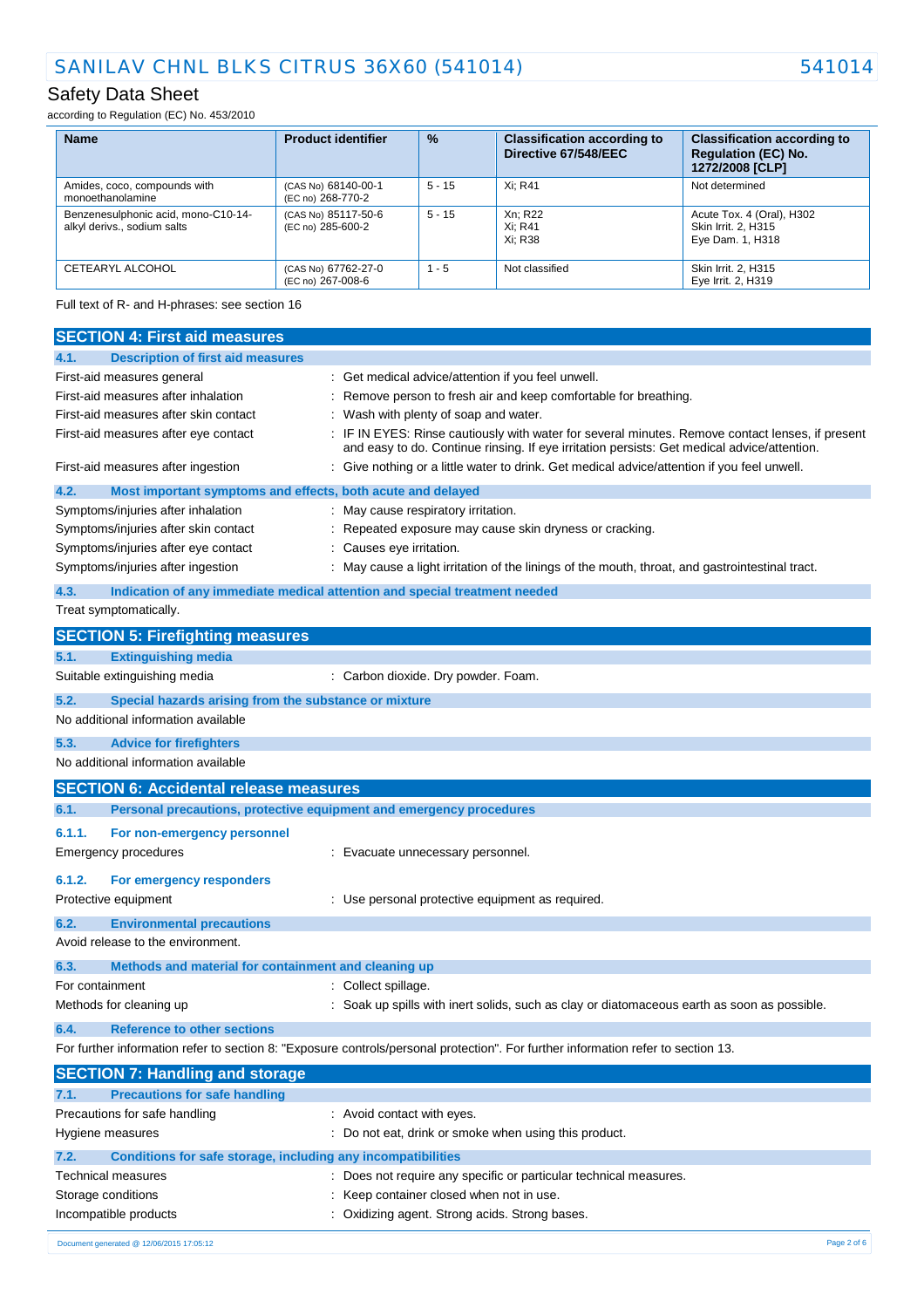### Safety Data Sheet

according to Regulation (EC) No. 453/2010

Special rules on packaging **in the case of the Container** : Keep only in original container.

### **7.3. Specific end use(s)**

#### No additional information available

### **SECTION 8: Exposure controls/personal protection**

**SECTION 9: Physical and chemical properties**

#### **8.1. Control parameters**

No additional information available

### **8.2. Exposure controls**

| Materials for protective clothing |  |  |
|-----------------------------------|--|--|
|-----------------------------------|--|--|

- 
- 
- : Not required for normal conditions of use
- Hand protection **in the state of repeated or prolonged contact wear gloves**
- Eye protection  $\qquad \qquad$ : Safety glasses
- Skin and body protection : Not required for normal conditions of use
- Respiratory protection : Not required for normal conditions of use



| 9.1.<br>Information on basic physical and chemical properties |                                                |  |  |
|---------------------------------------------------------------|------------------------------------------------|--|--|
| Physical state                                                | Solid                                          |  |  |
| Appearance                                                    | Available as pellets, flakes, lumps or sticks. |  |  |
| Colour                                                        | Yellow.                                        |  |  |
| Odour                                                         | lemon-like.                                    |  |  |
| Odour threshold                                               | No data available                              |  |  |
| рH                                                            | 7                                              |  |  |
| Relative evaporation rate (butylacetate=1)                    | No data available                              |  |  |
| Melting point                                                 | No data available                              |  |  |
| Freezing point                                                | No data available                              |  |  |
| Boiling point                                                 | No data available                              |  |  |
| Flash point                                                   | No data available                              |  |  |
| Auto-ignition temperature                                     | No data available                              |  |  |
| Decomposition temperature                                     | No data available                              |  |  |
| Flammability (solid, gas)                                     | No data available                              |  |  |
| Vapour pressure                                               | No data available                              |  |  |
| Relative vapour density at 20 °C                              | No data available                              |  |  |
| Relative density                                              | 1.6                                            |  |  |
| Solubility                                                    | No data available                              |  |  |
| Log Pow                                                       | No data available                              |  |  |
| Viscosity, kinematic                                          | No data available                              |  |  |
| Viscosity, dynamic                                            | No data available                              |  |  |
| Explosive properties                                          | No data available                              |  |  |
| Oxidising properties                                          | No data available                              |  |  |
| <b>Explosive limits</b>                                       | No data available                              |  |  |
| <b>Other information</b><br>9.2.                              |                                                |  |  |
| No additional information available                           |                                                |  |  |
| <b>SECTION 10: Stability and reactivity</b>                   |                                                |  |  |
| 10.1.<br><b>Reactivity</b>                                    |                                                |  |  |
| No additional information available                           |                                                |  |  |
| 10.2.<br><b>Chemical stability</b>                            |                                                |  |  |
| Stable under normal conditions.                               |                                                |  |  |
| 10.3.<br><b>Possibility of hazardous reactions</b>            |                                                |  |  |
| No additional information available                           |                                                |  |  |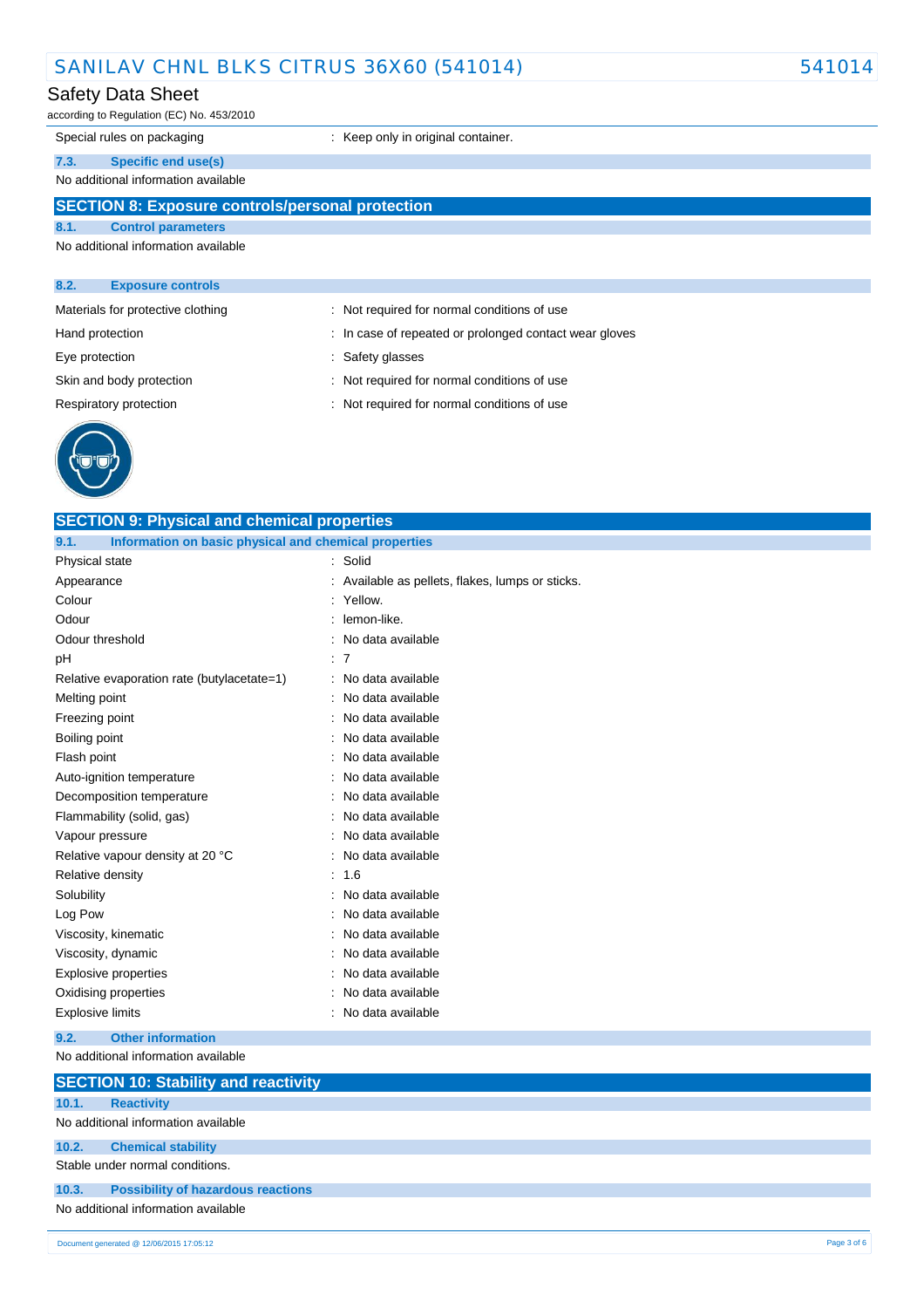### Safety Data Sheet

according to Regulation (EC) No. 453/2010

| 10.4.                               | <b>Conditions to avoid</b>              |  |
|-------------------------------------|-----------------------------------------|--|
|                                     | No additional information available     |  |
|                                     |                                         |  |
| 10.5.                               | Incompatible materials                  |  |
| No additional information available |                                         |  |
| 10.6.                               | <b>Hazardous decomposition products</b> |  |
|                                     |                                         |  |

No additional information available

| <b>SECTION 11: Toxicological information</b>          |                                       |  |  |
|-------------------------------------------------------|---------------------------------------|--|--|
| Information on toxicological effects<br>11.1.         |                                       |  |  |
| Acute toxicity                                        | : Not classified                      |  |  |
| Skin corrosion/irritation                             | : Causes skin irritation.<br>pH: 7    |  |  |
| Serious eye damage/irritation                         | : Causes serious eye damage.<br>pH: 7 |  |  |
| Respiratory or skin sensitisation                     | : Not classified                      |  |  |
| Germ cell mutagenicity                                | : Not classified                      |  |  |
| Carcinogenicity                                       | : Not classified                      |  |  |
| Reproductive toxicity                                 | : Not classified                      |  |  |
| Specific target organ toxicity (single exposure)      | : Not classified                      |  |  |
| Specific target organ toxicity (repeated<br>exposure) | : Not classified                      |  |  |
| Aspiration hazard                                     | Not classified<br>÷                   |  |  |

### **SECTION 12: Ecological information**

| 12.1.<br><b>Toxicity</b>                                   |                                 |  |  |  |
|------------------------------------------------------------|---------------------------------|--|--|--|
| Amides, coco, compounds with monoethanolamine (68140-00-1) |                                 |  |  |  |
| LC50 fishes 1                                              | $31$ mg/l                       |  |  |  |
| EC50 other aquatic organisms 1                             | 38 mg/l EC50 waterflea (48 h)   |  |  |  |
| EC50 other aquatic organisms 2                             | 1.1 mg/l IC50 algea (72 h) mg/l |  |  |  |
| 12.2.<br><b>Persistence and degradability</b>              |                                 |  |  |  |
| No additional information available                        |                                 |  |  |  |
|                                                            |                                 |  |  |  |
| 12.3.<br><b>Bioaccumulative potential</b>                  |                                 |  |  |  |
| No additional information available                        |                                 |  |  |  |
| 12.4.<br><b>Mobility in soil</b>                           |                                 |  |  |  |
| No additional information available                        |                                 |  |  |  |
| 12.5.<br><b>Results of PBT and vPvB assessment</b>         |                                 |  |  |  |
| No additional information available                        |                                 |  |  |  |
| <b>Other adverse effects</b><br>12.6.                      |                                 |  |  |  |
| No additional information available                        |                                 |  |  |  |
|                                                            |                                 |  |  |  |
| <b>SECTION 13: Disposal considerations</b>                 |                                 |  |  |  |
| <b>Waste treatment methods</b><br>13.1.                    |                                 |  |  |  |
| No additional information available                        |                                 |  |  |  |
| <b>SECTION 14: Transport information</b>                   |                                 |  |  |  |
| In accordance with ADR / RID / IMDG / IATA / ADN           |                                 |  |  |  |
| <b>UN number</b><br>14.1.                                  |                                 |  |  |  |
| Not regulated for transport                                |                                 |  |  |  |
| 14.2.<br><b>UN proper shipping name</b>                    |                                 |  |  |  |
| Proper Shipping Name (ADR)                                 | Not applicable                  |  |  |  |
| Proper Shipping Name (IMDG)<br>Not applicable              |                                 |  |  |  |
| Proper Shipping Name (IATA)<br>: Not applicable            |                                 |  |  |  |
| 14.3.<br><b>Transport hazard class(es)</b>                 |                                 |  |  |  |
| <b>ADR</b>                                                 |                                 |  |  |  |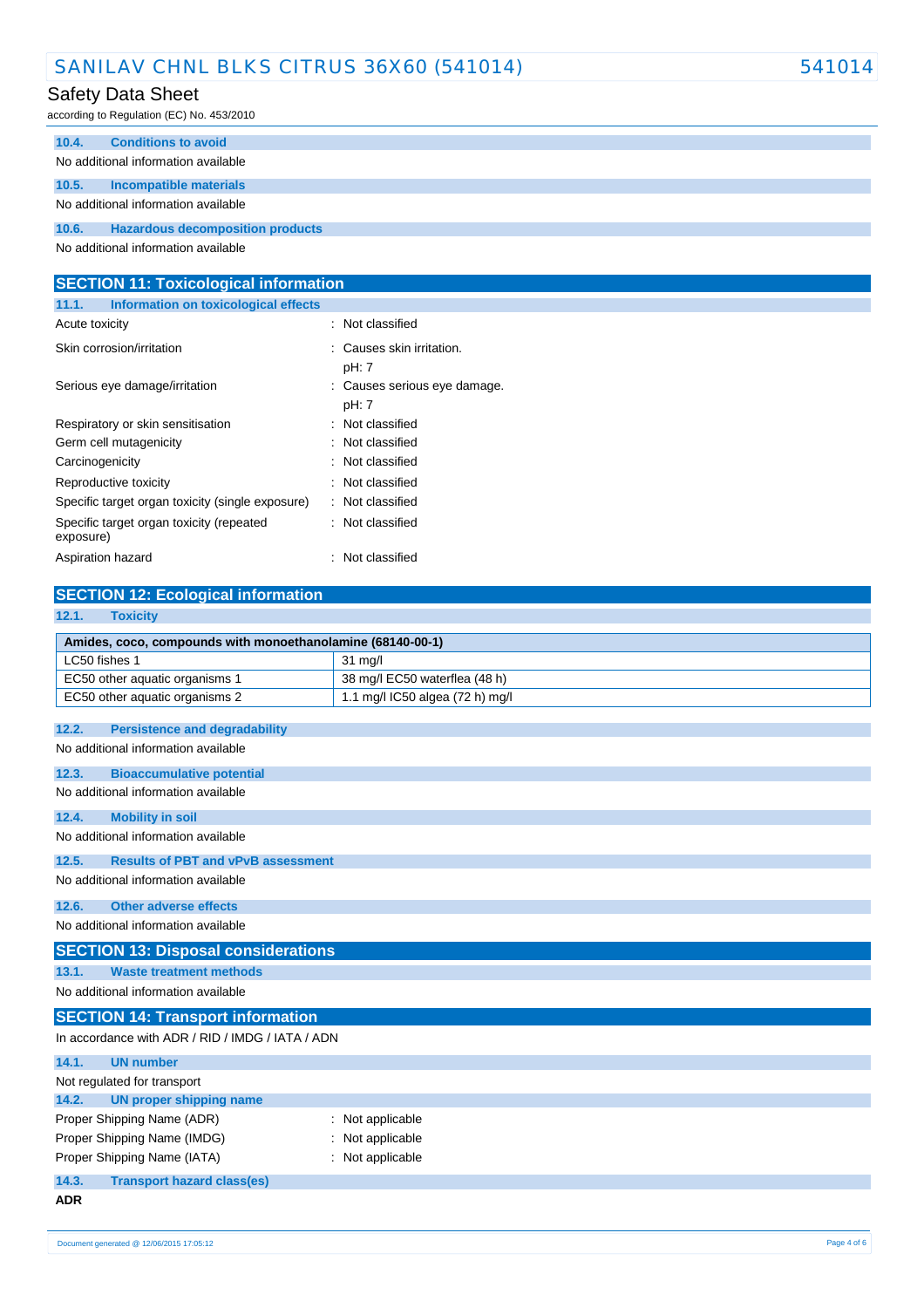according to Regulation (EC) No. 453/2010

| Transport hazard class(es) (ADR)      | : Not applicable |  |
|---------------------------------------|------------------|--|
| <b>IMDG</b>                           |                  |  |
| Transport hazard class(es) (IMDG)     | : Not applicable |  |
| <b>IATA</b>                           |                  |  |
| Transport hazard class(es) (IATA)     | : Not applicable |  |
| 14.4.<br><b>Packing group</b>         |                  |  |
| Packing group (ADR)                   | : Not applicable |  |
| Packing group (IMDG)                  | : Not applicable |  |
| Packing group (IATA)                  | : Not applicable |  |
| <b>Environmental hazards</b><br>14.5. |                  |  |
| Dangerous for the environment         | : No             |  |
| Marine pollutant                      | $\therefore$ No  |  |

| <b><i>INGURD PORTUGAL</i></b> | . |                                          |  |
|-------------------------------|---|------------------------------------------|--|
| Other information             |   | : No supplementary information available |  |

#### **14.6. Special precautions for user**

#### **- Overland transport**

No data available

#### **- Transport by sea**

No data available

#### **- Air transport**

No data available

**14.7. Transport in bulk according to Annex II of MARPOL 73/78 and the IBC Code**

Not applicable

### **SECTION 15: Regulatory information**

**15.1. Safety, health and environmental regulations/legislation specific for the substance or mixture**

#### **15.1.1. EU-Regulations**

Contains no substances with Annex XVII restrictions Contains no substance on the REACH candidate list Contains no REACH Annex XIV substances

#### **15.1.2. National regulations**

#### **Germany**

VwVwS Annex reference : Water hazard class (WGK) 2, hazardous to water (Classification according to VwVwS, Annex 4)

12th Ordinance Implementing the Federal Immission Control Act - 12.BImSchV

: Is not subject of the 12. BlmSchV (Hazardous Incident Ordinance)

#### **Denmark**

Recommendations Danish Regulation : Young people below the age of 18 years are not allowed to use the product

**15.2. Chemical safety assessment** No additional information available

### **SECTION 16: Other information**

#### Full text of R-, H- and EUH-phrases:

| Acute Tox. 4 (Oral) | Acute toxicity (oral), Category 4             |
|---------------------|-----------------------------------------------|
| Eye Dam. 1          | Serious eye damage/eye irritation, Category 1 |
| Eve Irrit, 2        | Serious eye damage/eye irritation, Category 2 |
| Skin Irrit, 2       | Skin corrosion/irritation, Category 2         |
| H302                | Harmful if swallowed                          |